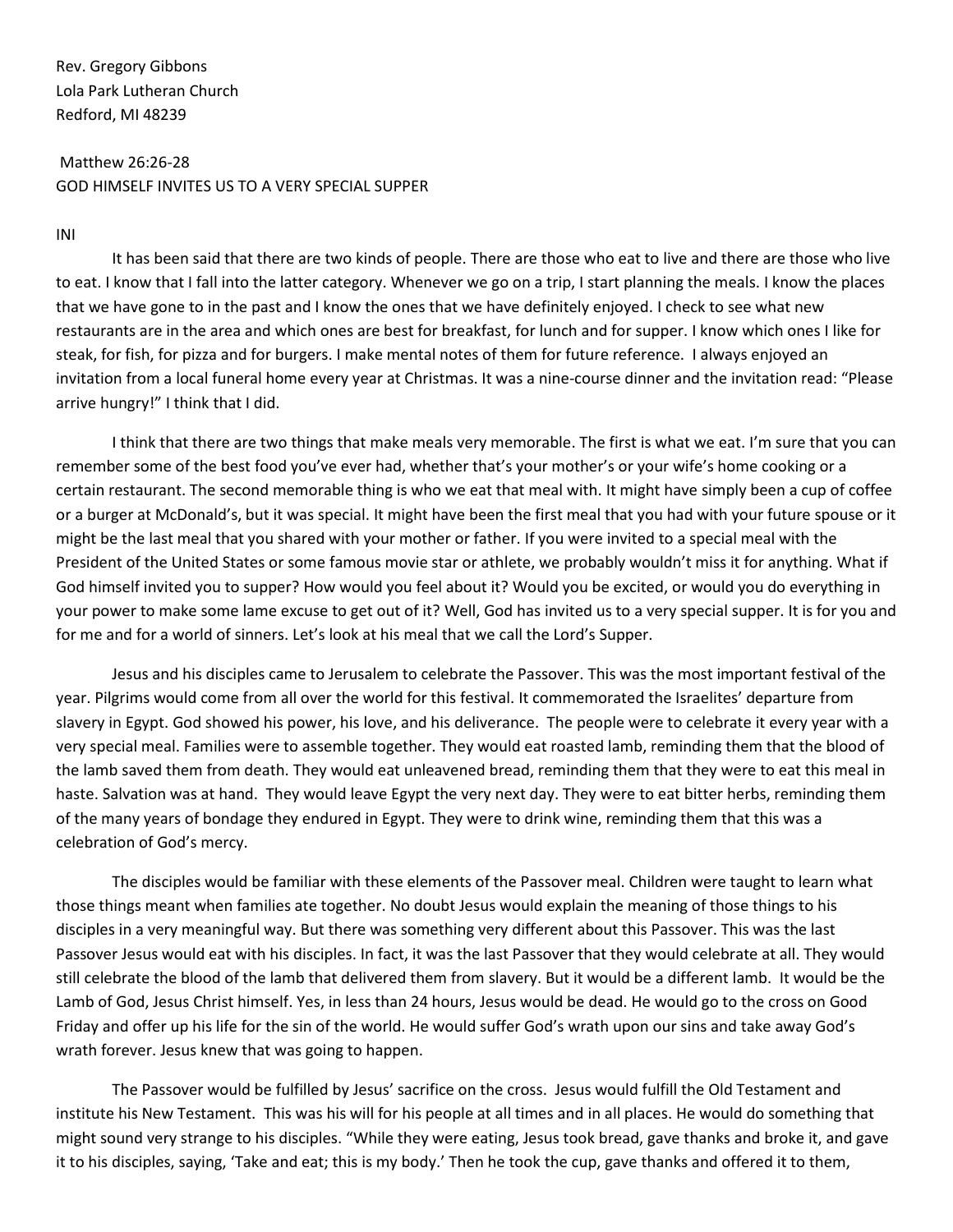saying, 'Drink from it, all of you. This is my blood of the covenant, which is poured out for many for the forgiveness of sins.'"

Yes, this was something new. Jesus declared the bread to be his body and he declared the cup to be his blood. This special meal has been called a number of things. It is called the Lord's Supper, reminding us that it is a meal where we eat or drink. Yet it is not just any meal. It is the meal our Lord himself has given to his Church. Jesus celebrated many meals with his disciples. This was the one meal that he would give for his Church to repeat over and over again until he returns. This meal is also called the Sacrament of the Altar, reminding us that it is received at the altar where we are forgiven by the blood of the Lamb. The Scriptures clearly tell us that without the shedding of blood, there is no forgiveness of sins. They also tell us that the blood of Christ cleanses us from all sin. It is also called Holy Communion. We see that there is a joining together of the bread and the body of Christ, a joining together of the cup and the blood of Christ. There is also a fellowship that we have with Christ and with one another as we come together. Finally, it is called the Eucharist. That comes from the Greek word eucharisteo, meaning to give thanks. We give thanks to God for this gracious gift.

In this meal we eat bread and drink wine. Yet as we eat and drink these things in a natural way, we also receive Jesus' body and blood in a supernatural way. This is a great mystery. We cannot understand it. We simply take Jesus at his word. Many people refuse to do just that. They say that Jesus couldn't possibly be present in the Sacrament. Therefore, the bread and the wine must simply symbolize or represent the body and blood of the Lord.

Jesus means what he says, and he says what he means. He says, "This is my body. This is my blood." We don't have to understand it. We can't. We can't understand it any more than we can understand how God can be three Persons and yet one God or how Jesus can be both God and man in one person or how God could bring the universe into being simply by speaking his creative Word. It is a miracle. We leave it at that. We simply believe that Jesus is truly present in this Sacrament. All who partake of this Sacrament receive Christ's body and blood.

Why did Jesus give this Sacrament? He gave this sacrament to assure his people that their sins are forgiven. He does this in a very personal way. In the Sacrament he comes to each of us individually. I asked you how you would feel if you were invited to supper by a very famous celebrity. You aren't going to get any higher than this. God himself invites you to his supper. In this supper, it isn't merely that you are in the same room with this celebrity along with 10,000 other people and that you never really get to see this person. In addition, that person has absolutely no idea of who you are and probably doesn't care. In the Lord's Supper, Jesus speaks to you and me personally. The one who knows us by name and knows even the number of hairs on our head takes the time to tell you, "Your sins are forgiven."

Now how important is that? Hopefully, very important, since all of us are sinners who sin against God and our fellow man every day of our lives. We hurt others by what we say and do. But there are also things that are hidden from others: our inmost thoughts and desires. We may be able to keep them hidden from other people, but we can't hide them from ourselves and certainly not from God who knows all things. We should be ashamed and rightly so. In the Sacrament Christ comes and assures us of forgiveness. We remember that he does not come to excuse sin, pretending that it never happened or that it's no big deal. He came to forgive sin. There is a big difference. He would give his body and shed his blood into death to forgive our sins. In the Lord's Supper he comes to us and assures us that our sins have been removed completely, drowned into the depths of the sea, removed as far as the east is from the west. The promise is assured because this is his body and his blood.

Yes, he comes to me individually and assures me of that fact. In the Lord's Supper I am assured of how much I mean to Jesus. Even if I were the only sinner on the face of the earth, he still would have gone through everything for me. We cannot appreciate the true nature of forgiveness until we understand how damning sin really is. The more we see our sins, the more we will appreciate this very special meal.